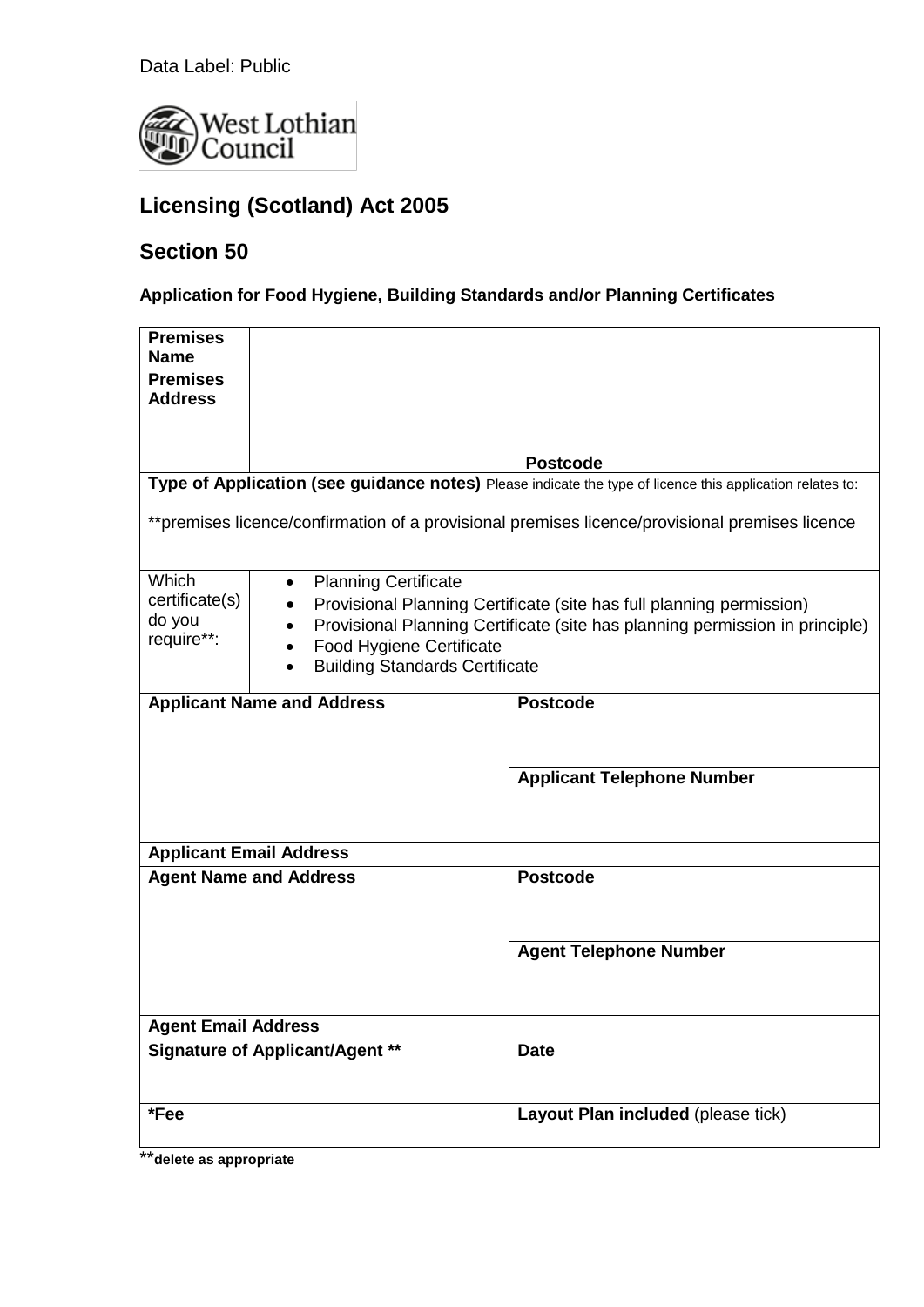### **Guidance Notes**

1. Type of application, certificates required and fees:

A premises licence application, under the Licensing (Scotland) Act 2005, must be accompanied by the relevant Section 50 certificates. The table below outlines which certificates are required and how much they cost.

| <b>Type of Application</b>                           | <b>Certificates Required</b>                                                                                                                                                                    | *Fee        | *Fee        |
|------------------------------------------------------|-------------------------------------------------------------------------------------------------------------------------------------------------------------------------------------------------|-------------|-------------|
|                                                      |                                                                                                                                                                                                 | $(1/4/21 -$ | $(1/4/22 -$ |
|                                                      |                                                                                                                                                                                                 | 31/3/22     | 31/3/23     |
| Provisional premises<br>licence                      | Provisional Planning certificate                                                                                                                                                                | £83.19      | £86.11      |
| Provisional premises                                 | Provisional Planning certificate                                                                                                                                                                | £83.19      | £86.11      |
| licence                                              | (site has planning permission in principle)                                                                                                                                                     |             |             |
| Confirmation of a<br>provisional premises<br>licence | Food Hygiene and Building Standards certificates<br>and, where the provisional planning certificate<br>previously issued related to planning permission in<br>principle, a Planning certificate | £226.63     | £234.57     |
| Premises licence                                     | Food Hygiene, Building standards & Planning<br>certificates                                                                                                                                     | £309.82     | £320.68     |

- 2. Send your completed application form, a copy of the layout plan (scale 1:100) and a detailed (scale 1:50) kitchen layout (except provisional applications) to [environmentalhealth@westlothian.gov.uk](mailto:environmentalhealth@westlothian.gov.uk) .
- 3. An officer will contact with you, normally within two working days of receipt, to outline arrangements (BACS transfer) for payment of the fee. You will also be given an enquiry reference number which should be quoted in any future communications. **Applications will not be progressed until payment is received.**
- 4. We will endeavour to carry out any inspections within 10 working days of receipt of a correctly completed application form. For new or altered premises, a food hygiene inspection will not be carried out until Building Standards have completed their final inspection and a Completion Certificate has been accepted or a Temporary Occupation Certificate has been issued.
- 5. In order to issue certificates for existing premises or at confirmation, building work and kitchen fit out must be complete. There is no need to apply for a section 50 certificate early as it will not be issued until the premises is in compliance with the relevant legislation. If you apply too early and officers have to make repeated visits to incomplete premises, your application may be delayed. Officers should only require to visit the premises once, or at most twice, in relation to this application.
- 6. The Food Hygiene and Building Standards (and where applicable Full Planning) Certificates will only be issued concurrently.
- 7. It is the applicant/agents responsibility to ensure that the site has the appropriate planning consent, Building Warrant and Completion Certificates. Existing premises, or premises about to be open, must be registered with the council as a food business.
- 8. Fees are non-refundable.